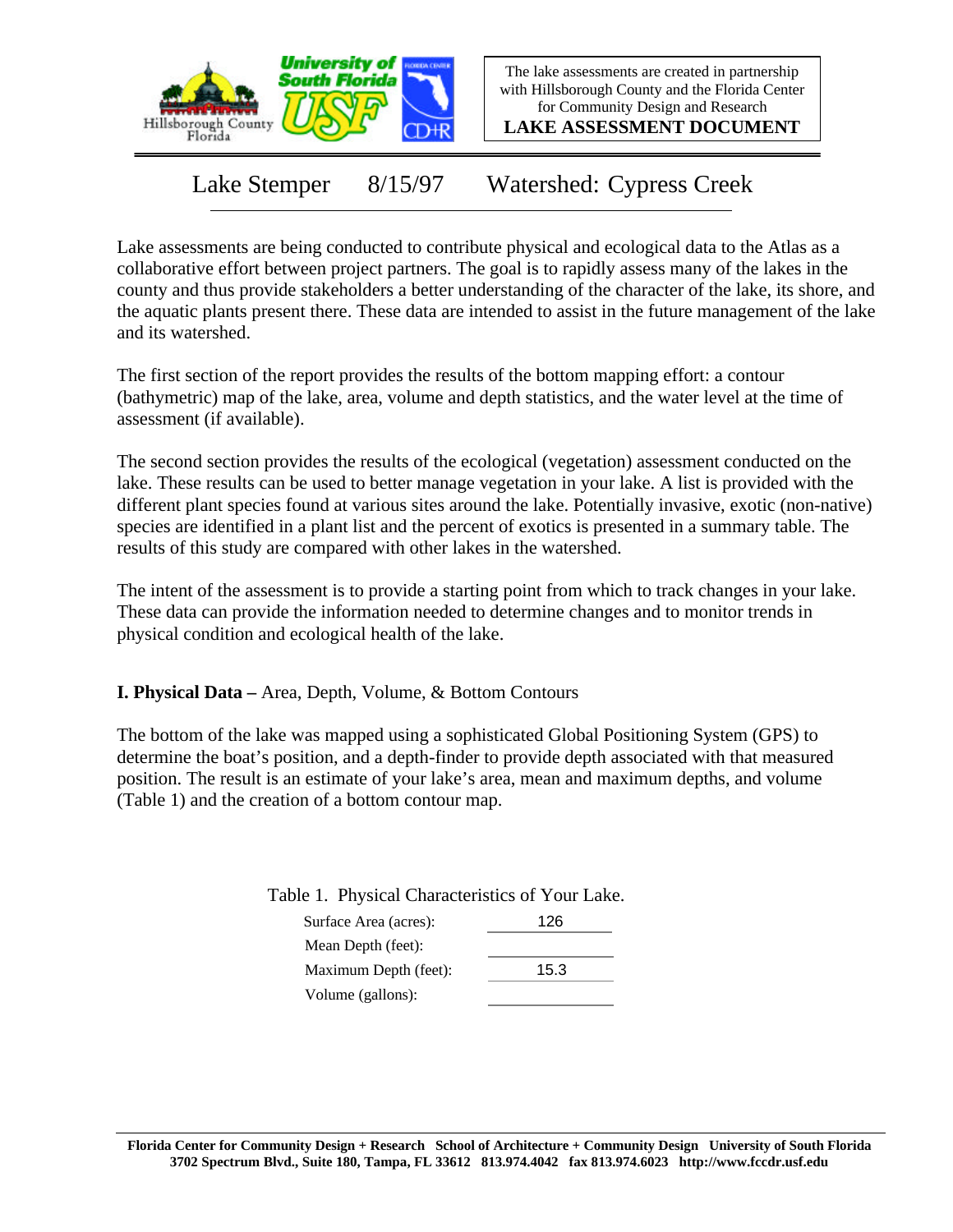

**LAKE ASSESSMENT DOCUMENT**

## Lake Stemper 8/15/97 Watershed: Cypress Creek

## **II. Ecological Data**

Aquatic Plant Survey

Approximately equispaced sites are haphazardly mapped around the lake and the aquatic plants at each site are surveyed. The total number of species from all sites is used to approximate the total diversity of aquatic plants and the percent of invasive-exotic plants on the lake and in the watershed (Table 2). Many of these plants are considered ecologically harmful, as they tend to out-compete native species. Such "nuisance" plants can also make boating and other recreational activities difficult or impossible. The common and scientific names of plant species found on your lake are listed in Table 3.

> Table 2. Comparison of species diversity between your lake and other assessed lakes located within your watershed.

|                        |      | Lake Stemper Cypress Creek |  |
|------------------------|------|----------------------------|--|
|                        |      | (Average)                  |  |
| Number of Taxa:        | 28   | 26                         |  |
| Percent Exotic Plants: | 2.1% | 16%                        |  |

Table 3. Botanical and common names of the most commonly found plants on your lake. Percent frequency (of occurence), habit (location where found), status (native or exotic), and EPPC status

| Common Name                            | are provided.<br><b>Plant Species</b> | Frequency | Habit     | <b>Status</b>  | <b>EPPC</b> |
|----------------------------------------|---------------------------------------|-----------|-----------|----------------|-------------|
| Southern Red Maple                     | Acer rubrum var. trilobum             |           | Emergent  | Native         | <b>NL</b>   |
| Algal Mats, Floating                   | Algal spp.                            |           | Floating  | Unknown        | Unknow      |
| <b>Alligator Weed</b>                  | Alternanthera philoxeroides           |           | Emergent  | Exotic         | II          |
| Lemon Bacopa                           | Bacopa caroliniana                    |           | Submersed | Native         | <b>NL</b>   |
| Wild Taro, Dasheen, Coco Yam           | Colocasia esculenta                   |           | Emergent  | Exotic         |             |
| <b>Water Purslane</b>                  | Didiplis diandra                      |           | Submersed | <b>Unknown</b> | <b>NL</b>   |
| Loblolly Bay                           | Gordonia lasianthus                   |           | Emergent  | Native         | <b>NL</b>   |
| Manyflower Marshpennywort, Water Penny | Hydrocotyl umbellata                  |           | Emergent  | Native         | NL.         |
| Soft Rush                              | Juncus effusus var solutus            |           | Emergent  | Native         | <b>NL</b>   |
| Chinese privet                         | Ligustrum sinense                     |           | Emergent  | Exotic         |             |
| Creeping Primrosewillow, Red Ludwigia  | Ludwigia repens                       |           | Emergent  | Native         | NL          |
| Water Primroses, Primrosewillow        | Ludwigia spp.                         |           | Emergent  | Unknown        | <b>NL</b>   |
| Punk Tree, Melaleuca                   | Melaleuca quinquenervia               |           | Emergent  | Exotic         |             |
| <b>Climbing Hempvine</b>               | Mikania scandens                      |           | Emergent  | Native         | NL.         |
| Southern Waternymph                    | Najas guadelupensis                   |           | Submersed | Native         | <b>NL</b>   |
| Spatterdock, Yellow Pondlily           | Nuphar lutea var. advena              |           | Floating  | Native         | <b>NL</b>   |

are provided.

Florida Center for Community Design + Research School of Architecture + Community Design University of South Florida 3702 Spectrum Blvd., Suite 180, Tampa, FL 33612 813.974.4042 fax 813.974.6023 http://www.fccdr.usf.edu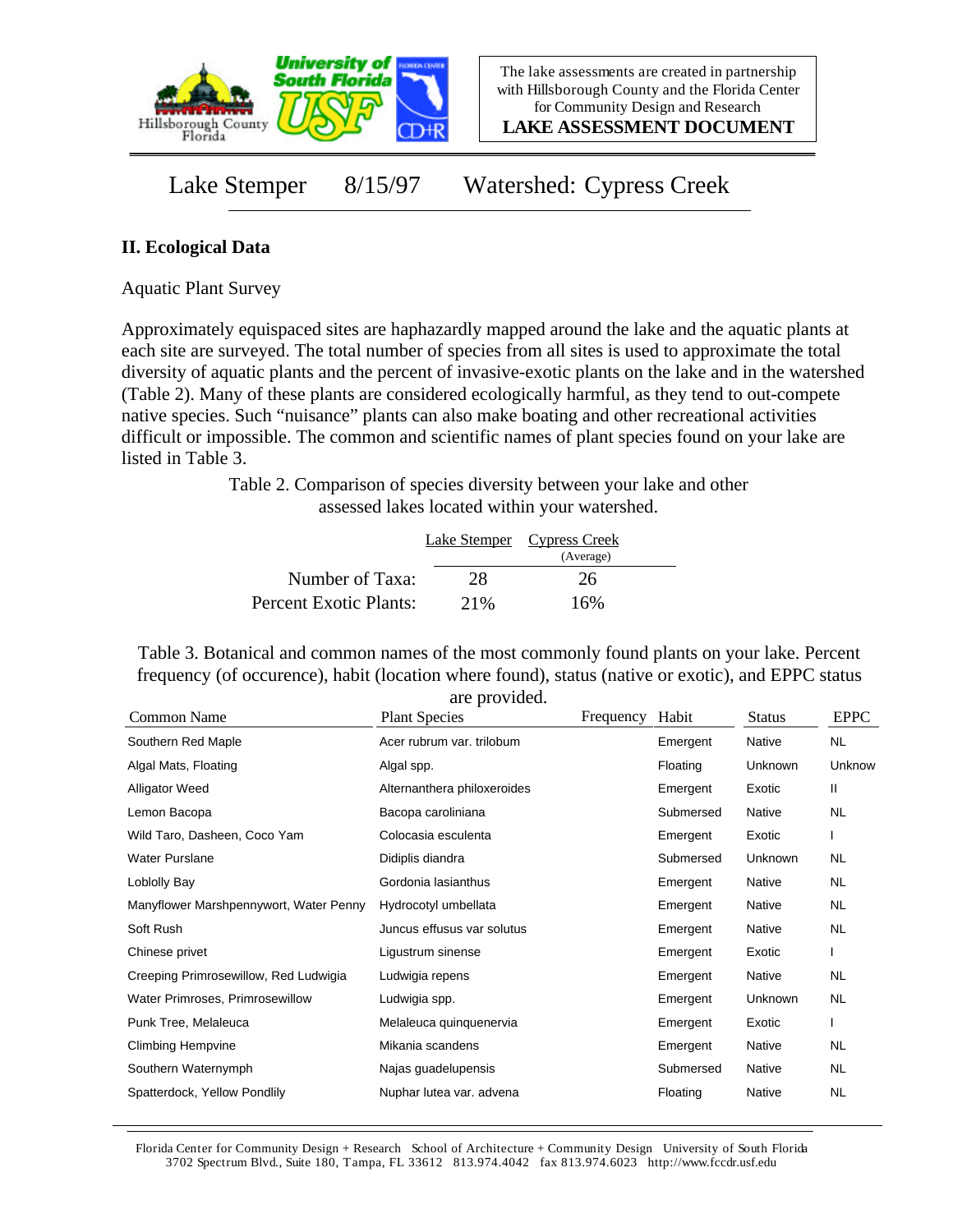## Lake Stemper 8/15/97 Watershed: Cypress Creek

| American White Water Lily, Fragrant Water Nymphaea odorata |                      | Floating | Native        | NL  |
|------------------------------------------------------------|----------------------|----------|---------------|-----|
| Maidencane                                                 | Panicum hemitomon    | Emergent | <b>Native</b> | NL. |
| <b>Torpedo Grass</b>                                       | Panicum repens       | Emergent | Exotic        |     |
| Pickerel Weed                                              | Pontederia cordata   | Emergent | Native        | NL  |
| Water Oak                                                  | Quercus nigra        | Emergent | Native        | NL. |
| Willow                                                     | Salix spp.           | Emergent | Native        | NL. |
| Water Spangles, Water Fern                                 | Salvinia minima      | Floating | Native        | NL. |
| Popcorn Tree, Chinese Tallow Tree                          | Sapium sebiferum     | Emergent | Exotic        |     |
| <b>Burhead Sedge, Cuban Scirpus</b>                        | Scirpus cubensis     | Emergent | <b>Native</b> | NL  |
| Cypress                                                    | Taxodium spp.        | Emergent | Native        | NL. |
| Marsh St. John's Wort                                      | Triadenum virginicum | Emergent | Native        | NL. |
| Cattails                                                   | Typha spp.           | Emergent | Native        | NL. |